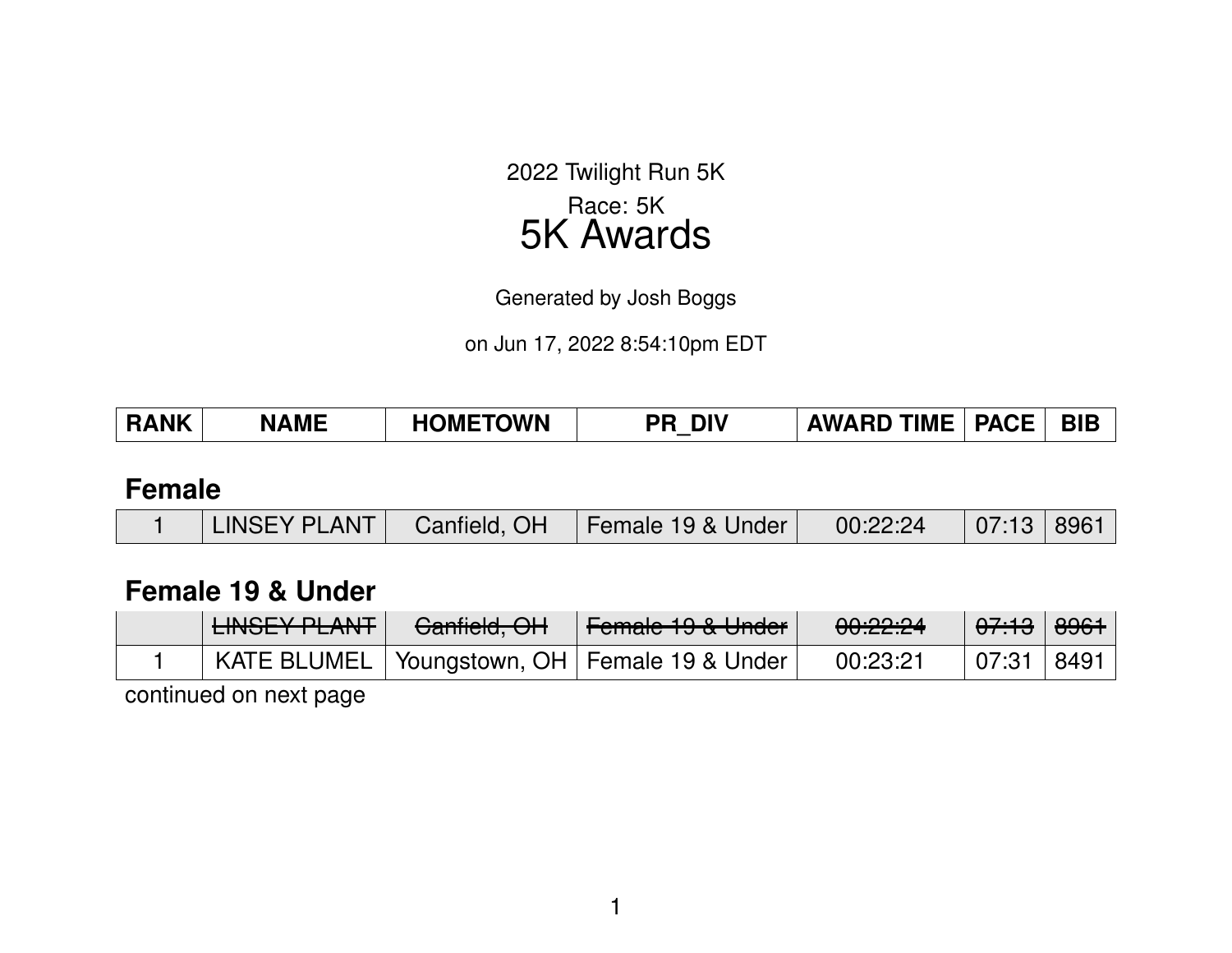continued from previous page

| <b>RANK</b> | NAME                 | <b>HOMETOWN</b> | <b>PR DIV</b>     | <b>AWARD TIME   PACE  </b> |       | <b>BIB</b> |
|-------------|----------------------|-----------------|-------------------|----------------------------|-------|------------|
|             | <b>ANNA VENNETTI</b> | Canfield, OH    | Female 19 & Under | 00:24:56                   | 08:02 | 8982       |
|             | LAUREN RUNION        | Canfield, OH    | Female 19 & Under | 00:25:37                   | 08:15 | 8970       |

#### **Female 20-29**

| ALYSSA LYNCH          | Youngstown, OH | <b>Female 20-29</b> | 00:23:25 | 07:33 | 9393 |
|-----------------------|----------------|---------------------|----------|-------|------|
| <b>JESSICA CHANEY</b> | Hubbard, OH    | Female 20-29        | 00:28:54 | 09:18 | 8655 |
| ANNA LUONGO           | Canfield, OH   | Female 20-29        | 00:29:22 | 09:28 | 8990 |

# **Female 30-39**

| AMY CHAMBERS             | Canfield, OH   | Female 30-39 | 00:23:44 | 07:39 | 8637 |
|--------------------------|----------------|--------------|----------|-------|------|
| <b>BETHANY KOENIG</b>    | Canfield, OH   | Female 30-39 | 00:27:22 | 08:49 | 8883 |
| <b>KATELYN MCQUISTON</b> | Youngstown, OH | Female 30-39 | 00:27:34 | 08:53 | 8949 |

### **Female 40-49**

| STEPHANIE TARANTO | Canfield, OH   | Female 40-49 | 00:27:22 | 08:49 | 8977 |
|-------------------|----------------|--------------|----------|-------|------|
| <b>SARAH HOWE</b> | Youngstown, OH | Female 40-49 | 00:27:44 | 08:56 | 8869 |
|                   |                |              |          |       |      |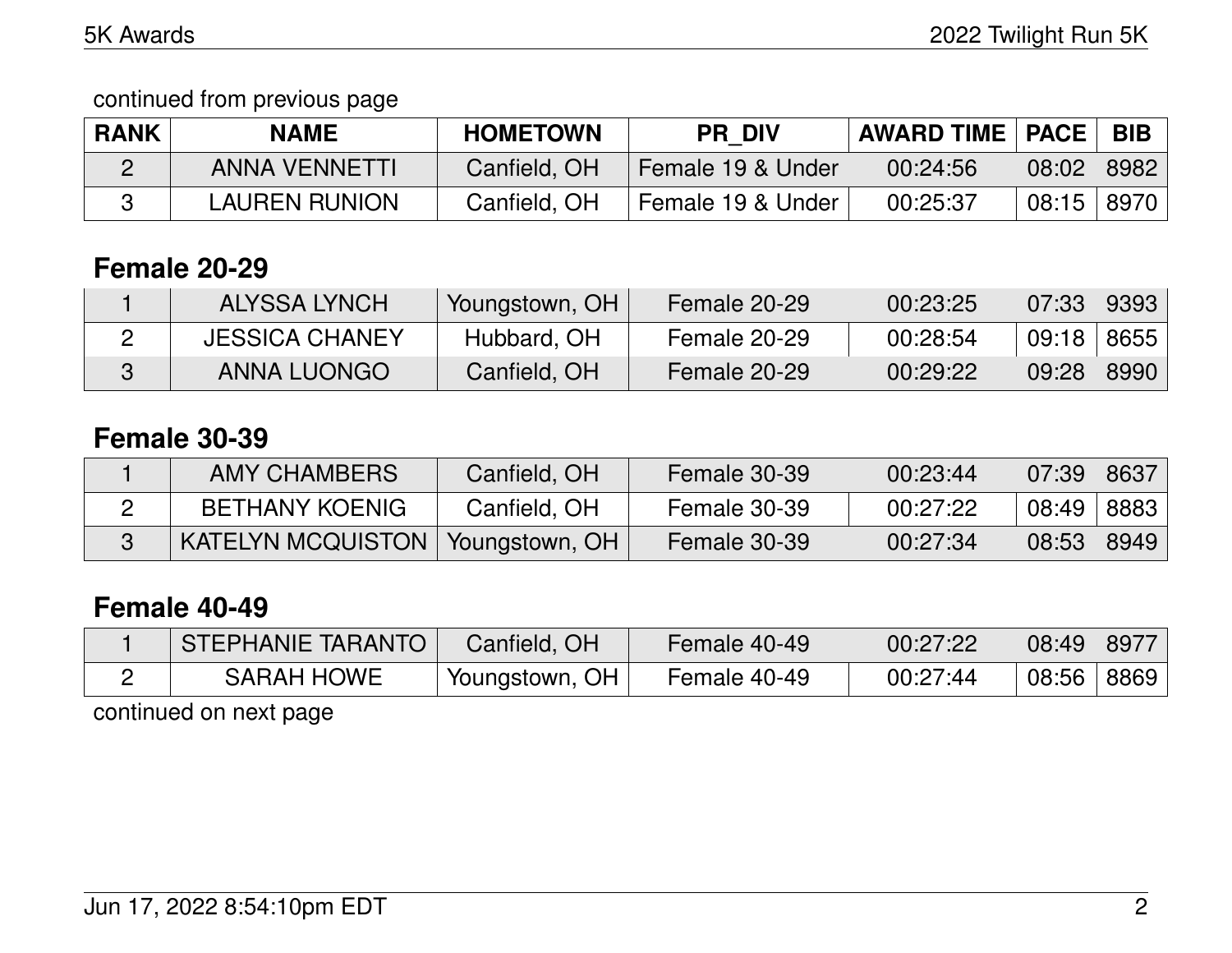#### continued from previous page

| <b>RANK</b> | <b>NAME</b>  | <b>HOMETOWN</b> | <b>PR DIV</b> | <b>AWARD TIME   PACE  </b> |       | <b>BIB</b> |
|-------------|--------------|-----------------|---------------|----------------------------|-------|------------|
|             | SONIA ALFELD | Canfield, OH    | Female 40-49  | 00:28:07                   | 09:03 | 8468       |

#### **Female 50-59**

| LAURA HARRINGTON     | Canfield, OH | Female 50-59 | 00:30:09 | 09:43 | 8833 |
|----------------------|--------------|--------------|----------|-------|------|
| <b>LENORA FINSEN</b> | Canfield, OH | Female 50-59 | 00:33:03 | 10:39 | 8729 |
| LISA HELMICK         | Canfield, OH | Female 50-59 | 00:37:04 | 11:56 | 8850 |

### **Female 60 & Up**

| RENEE BODDEN          | Canfield, OH                        | Female 60 & Up | 00:28:16 | 09:06        | 8492 |
|-----------------------|-------------------------------------|----------------|----------|--------------|------|
| <b>TAMIE SAHLI</b>    | Youngstown, OH                      | Female 60 & Up | 00:42:11 | 13:35   9390 |      |
| <b>PEGGY ALTENHOF</b> | East Rochester, OH   Female 60 & Up |                | 00:48:49 | $15:43$ 8476 |      |

# **Male**

|  | <b>MACK METTILLE</b> | Gypsum, CO | Male 20-29 | 00:16:07 | 05:12 9395 |  |
|--|----------------------|------------|------------|----------|------------|--|
|--|----------------------|------------|------------|----------|------------|--|

### **Male 12 & Under**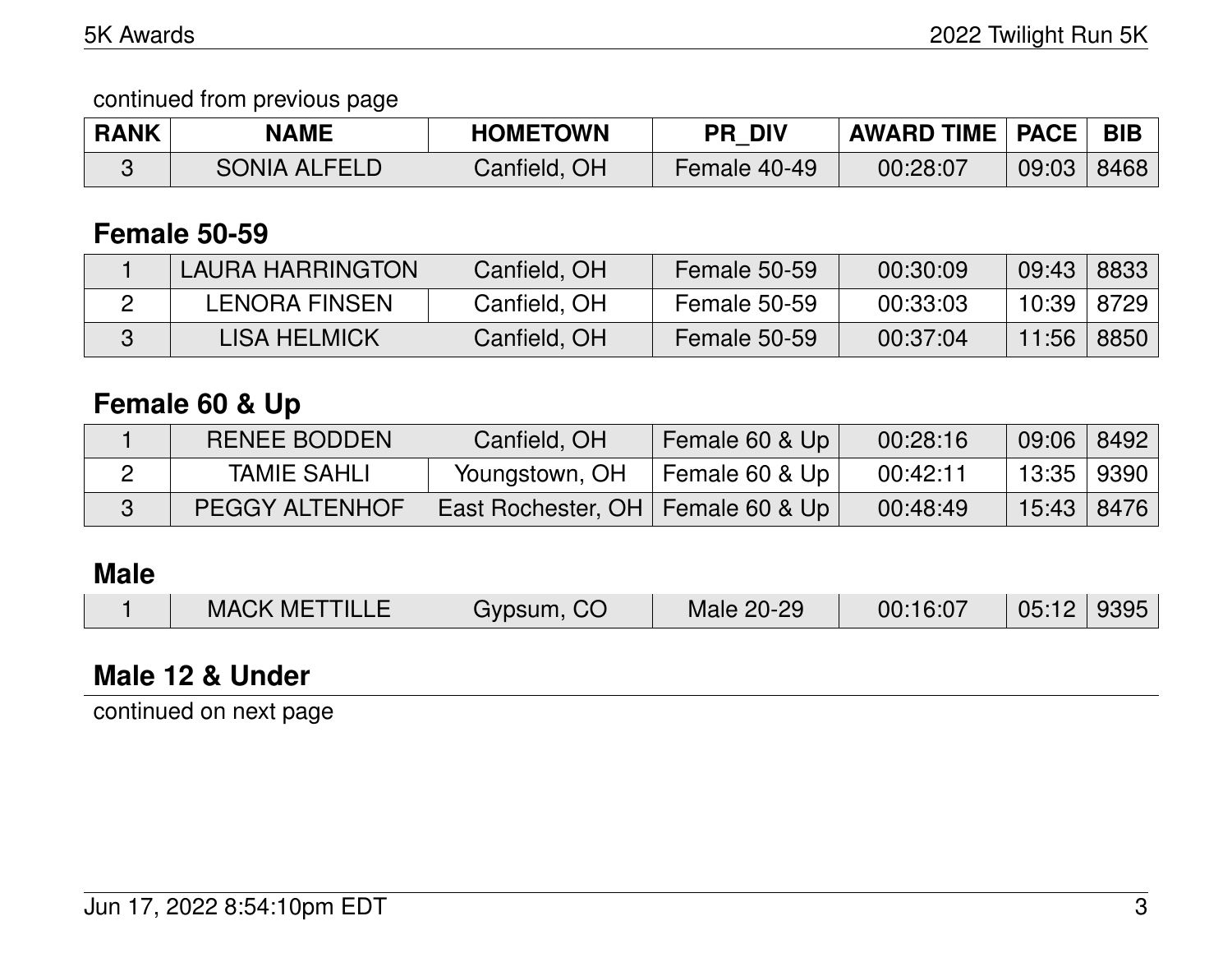continued from previous page

| <b>RANK</b> | <b>NAME</b>             | <b>HOMETOWN</b> | <b>PR DIV</b>   | <b>AWARD TIME   PACE</b> |       | <b>BIB</b> |
|-------------|-------------------------|-----------------|-----------------|--------------------------|-------|------------|
|             | <b>CHASE CUFFLE</b>     | Canfield, OH    | Male 12 & Under | 00:26:34                 | 08:33 | 8705       |
|             | MAZIN ATWAY             | Canfield, OH    | Male 12 & Under | 00:26:34                 | 08:33 | 8489       |
|             | <b>CARINA GAMBERALE</b> | Canfield, OH    | Male 12 & Under | 00:27:33                 | 08:52 | 8757       |

## **Male 13-19**

| <b>JARETT GORDULIC</b> | Youngstown, OH | Male 13-19 | 00:18:27 | 05:57 | 8803 |
|------------------------|----------------|------------|----------|-------|------|
| <b>JACK KADILAK</b>    | Canfield, OH   | Male 13-19 | 00:18:37 | 06:00 | 8872 |
| <b>JASON DANGOL</b>    | Canfield, OH   | Male 13-19 | 00:18:48 | 06:03 | 8722 |

#### **Male 20-29**

| <u>MACIZ METTILLE</u><br><b>MAVILIMETTIELE</b> | Gypsum, GO   | <del>Male 20-29</del> | 0.1007<br><del>00.10.07</del> | <del>05:12</del> | <del>9395</del> |
|------------------------------------------------|--------------|-----------------------|-------------------------------|------------------|-----------------|
| <b>LEO FINSEN</b>                              | Canfield, OH | Male 20-29            | 00:22:52                      | 07:22            | 8735            |
| <b>BRYCE MCKENZIE</b>                          | Canfield, OH | Male 20-29            | 00:34:39                      | 11:10            | 8948            |

## **Male 30-39**

| <b>EDWARD REAGLE</b>   | Meadville, PA | Male 30-39 | 00:22:40 | 07:18 8965 |  |
|------------------------|---------------|------------|----------|------------|--|
| continued on next nane |               |            |          |            |  |